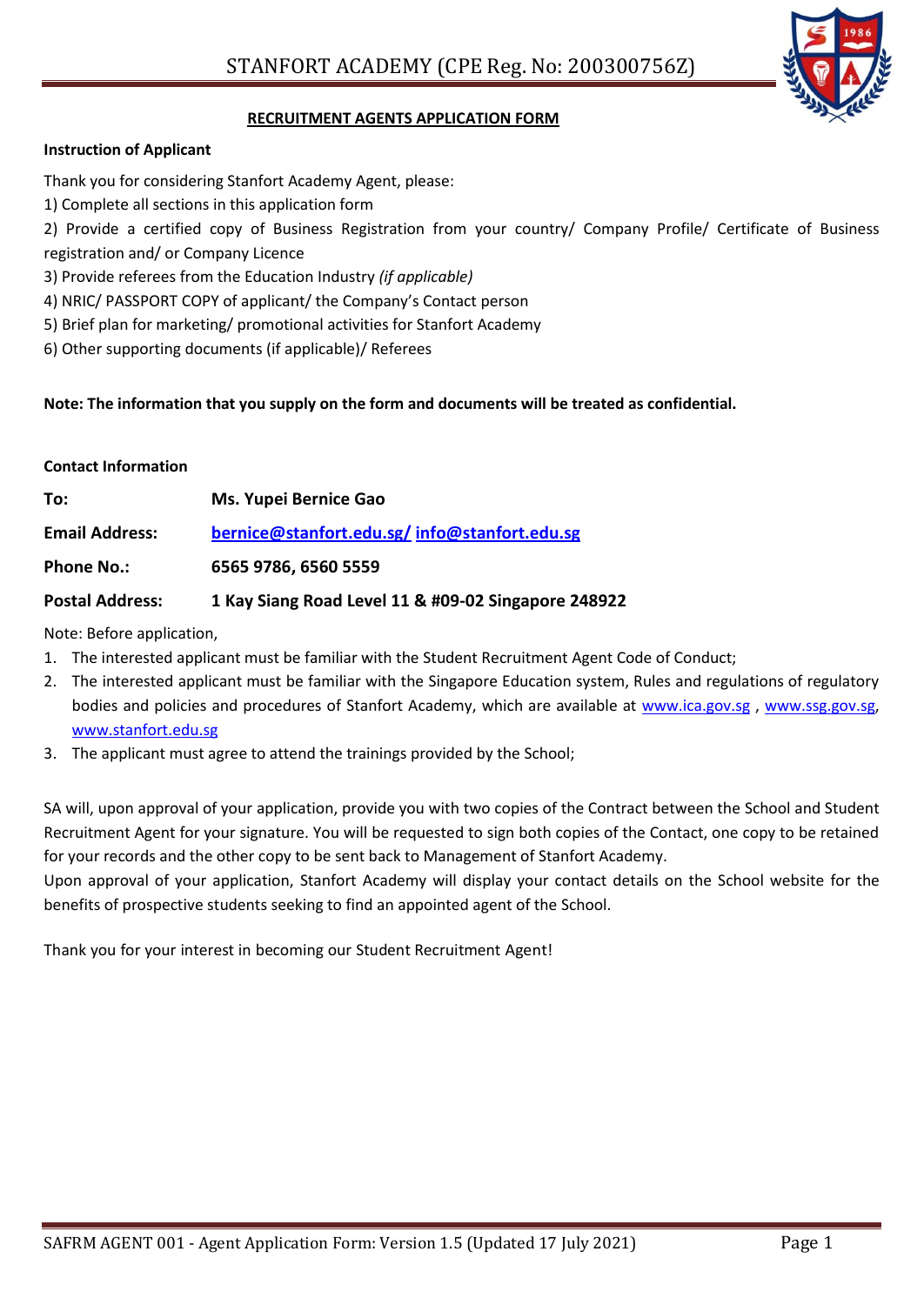# STANFORT ACADEMY (CPE Reg. No: 200300756Z)



#### **Section A: Applicant/ Contact Person Details (all fields are compulsory.)**

| Name:                  | Gender: Male ( ) Female ( ) |  | Date of Birth: |
|------------------------|-----------------------------|--|----------------|
|                        |                             |  |                |
| <b>Postal Address:</b> |                             |  |                |
|                        |                             |  |                |
| (Overseas) Address:    |                             |  |                |
|                        |                             |  |                |

| <b>Nationality:</b>                | <b>Local Contact No: 65</b> |                       | <b>Overseas Contact No:</b> |
|------------------------------------|-----------------------------|-----------------------|-----------------------------|
|                                    |                             |                       |                             |
| <b>Identity card/ Passport No:</b> |                             | <b>Email address:</b> |                             |

## **Section B: Personal Education Background (if applicable)**

## **Qualifications obtained from schools, Schools and universities**

| S.N | <b>Institute Name &amp; Country</b> | Year of<br>graduation | <b>Qualification Gained</b> | <b>Major Field of Study</b> |
|-----|-------------------------------------|-----------------------|-----------------------------|-----------------------------|
| 1.  |                                     |                       |                             |                             |
| 2.  |                                     |                       |                             |                             |
| 3.  |                                     |                       |                             |                             |

| Proficiency in English: Good ( ) Fair ( ) Poor ( )                 |                                                                     |  |  |  |  |
|--------------------------------------------------------------------|---------------------------------------------------------------------|--|--|--|--|
| Section C: Information about Organization/ Company (If applicable) |                                                                     |  |  |  |  |
| <b>Company Name:</b>                                               | <u> 1989 - Johann Stein, mars an deus Amerikaansk kommunister (</u> |  |  |  |  |
| <b>Company Address:</b>                                            |                                                                     |  |  |  |  |
| <b>Company Fax &amp; Contact No.:</b>                              |                                                                     |  |  |  |  |
| <b>Company Email Address:</b>                                      |                                                                     |  |  |  |  |
| <b>Company Website:</b>                                            |                                                                     |  |  |  |  |
| <b>Contact Person's Name</b>                                       |                                                                     |  |  |  |  |
| <b>Contact Person's Position at the</b><br>Company                 |                                                                     |  |  |  |  |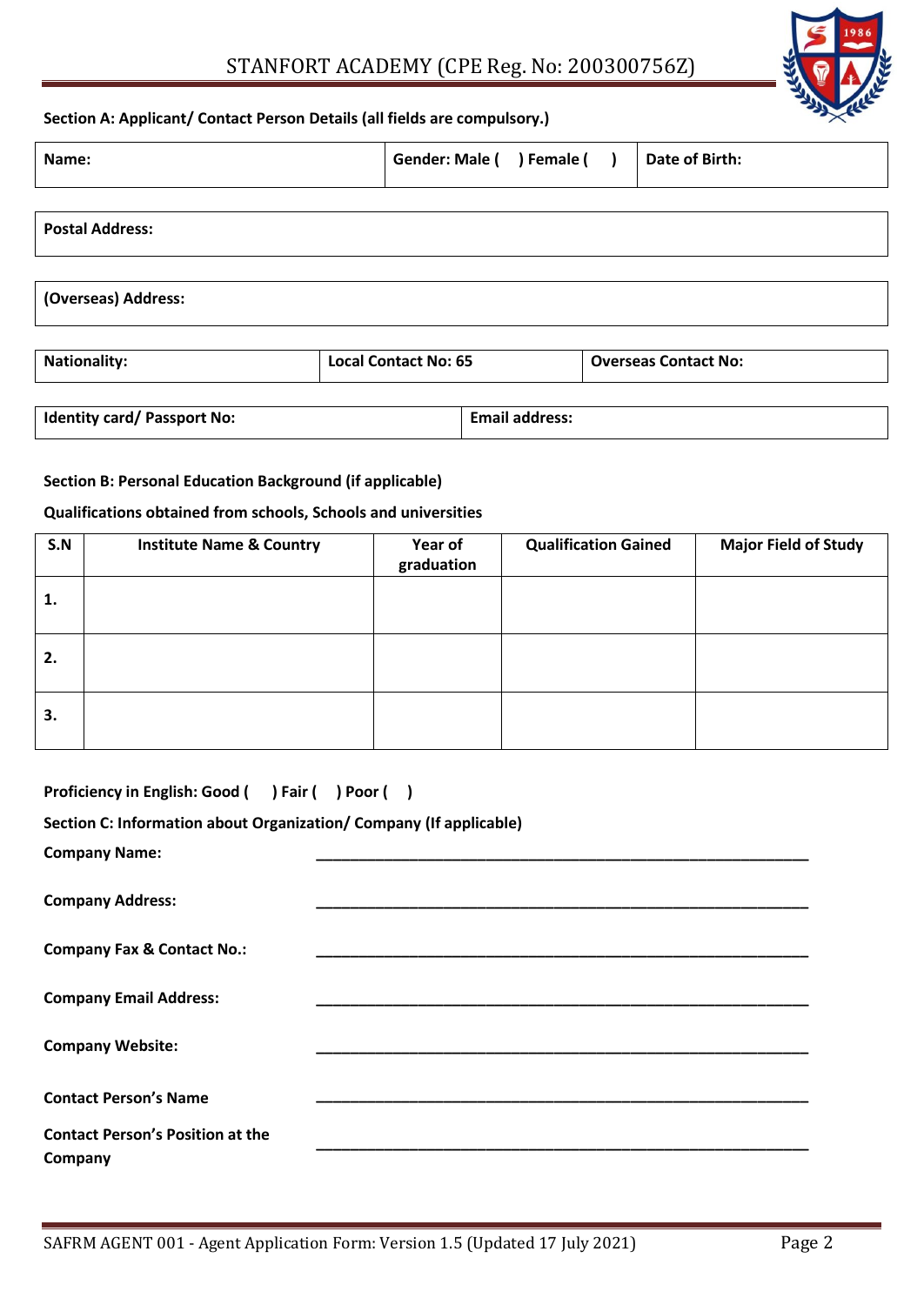

#### **Section D: Experience and Background (as Recruitment Agency/ Agent)**

| Country/ Territory to conduct the recruitment activities:                          |                                              |  |  |  |
|------------------------------------------------------------------------------------|----------------------------------------------|--|--|--|
|                                                                                    |                                              |  |  |  |
| Years in Recruitment industry: vears                                               | Expected total students to send per annum: ( |  |  |  |
|                                                                                    |                                              |  |  |  |
| Years in recruitment industry: vears                                               | Years in education industry: years           |  |  |  |
| Is agent/ agency currently representing any PEI in Singapore? Yes. $($ ) No. $($ ) |                                              |  |  |  |
| If yes, provide the name of PEI in Singapore:                                      |                                              |  |  |  |
|                                                                                    |                                              |  |  |  |

| Have you previously been engaged in dishonest practices, including the deliberate attempt to recruit a<br>student where this clearly conflicts with the Private Education Act or the rules of the regulatory | <b>Yes</b> | No |
|--------------------------------------------------------------------------------------------------------------------------------------------------------------------------------------------------------------|------------|----|
| bodies?                                                                                                                                                                                                      |            |    |

## **Section E: Applicant Declaration**

I am interested in representing your Stanfort Academy as a Student Recruitment Agent and I agree to do so in an honest and professional manner. I agree to

- Abide by the Code of Conduct for Agent;
- Conduct my Student recruitment activities in an honest and professional manner;
- Regularly monitor policies and regulations, and all subsequent updates to these as reported on Stanfort Academy Website;
- Read the EduTrust Guidelines and documents from CPE website and agree to adhere to the relevant criteria;
- Attend the briefings, trainings and meetings convened by Stanfort Academy without absence;
- **Submit the reports instructed by the management of Stanfort Academy;**

The information that I have provided in this Application Form is accurate to the best of my knowledge and may be verified by the SA or its relevant parties. I understand and agree that any misrepresentation or omission of facts in this application will be justification for refusal or termination of the Contract that I have signed with SA.

## **By Agency (if applicable)**

The agency hereby declares that the information provided in this form and any attachment is true and correct at the point of submission. The applicant  $\qquad \qquad$  the undersigned on behalf of the company, confirm that the information provided in this form and all attachments to this form is true and correct.

| <b>Signature of Applicant:</b> |  |
|--------------------------------|--|
| <b>Name of Applicant:</b>      |  |
| <b>NRIC/ Passport No:</b>      |  |
| Date:                          |  |